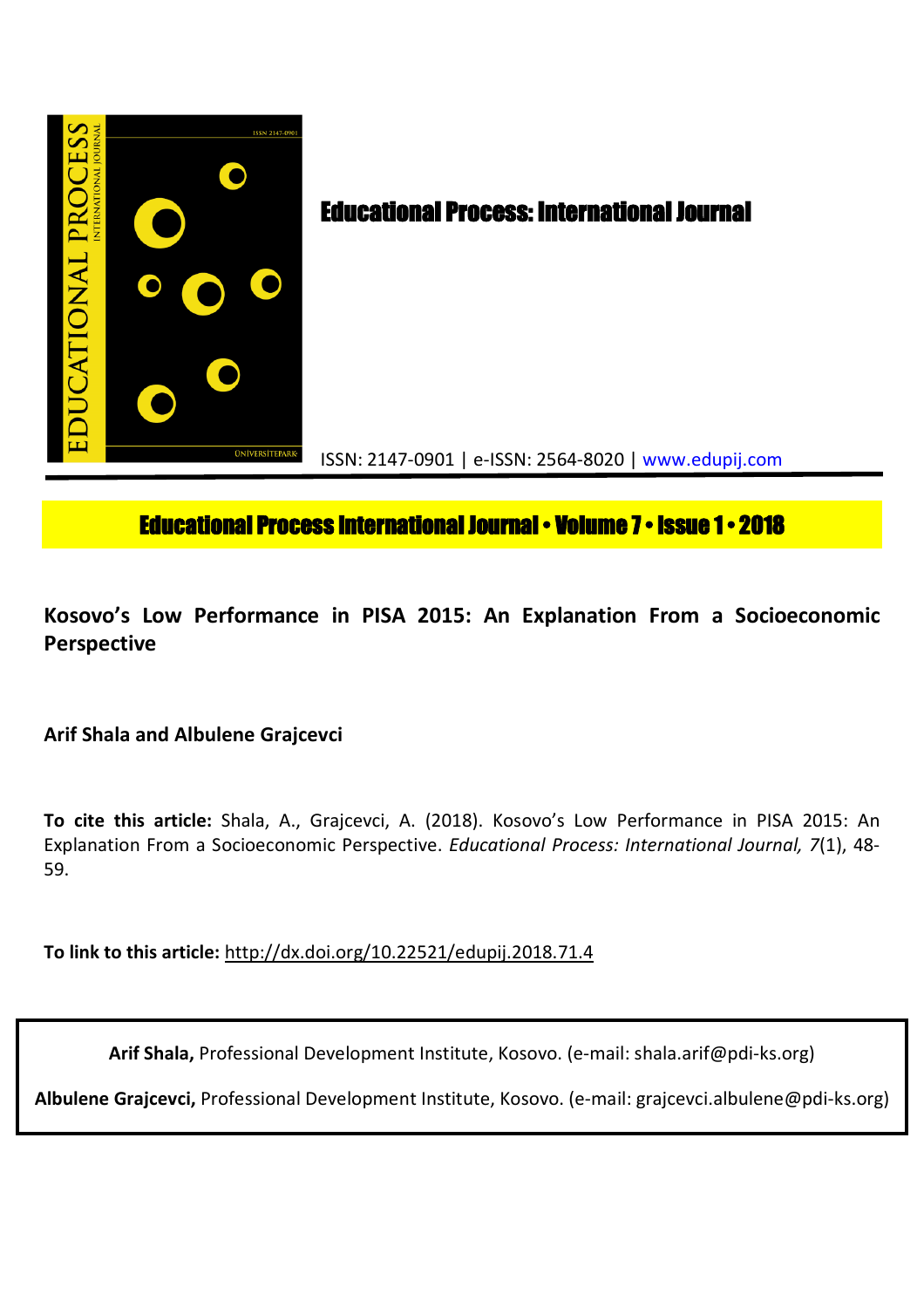## **Kosovo's Low Performance in PISA 2015: An Explanation From a Socioeconomic Perspective**

## ARIF SHALA and ALBULENE GRAJCEVCI

## **Abstract**

This paper will analyze the performance of Kosovar students in PISA 2015 and explain the low performance from a socioeconomic standpoint. On its first participation in this assessment, Kosovo was ranked among the three lowest achieving countries. It is the argument of this paper that parental education and home possessions, both measures of socioeconomic status, determined the performance of students in Kosovo. There is compelling evidence that links student achievement and socioeconomic factors, a link that is well established in research. PISA is the first study to link student achievement in international assessments and socioeconomic factors in Kosovo and this paper is the first one research this link in the case of Kosovo. According to the PISA results, the higher the education levels of the primary caregiver, the higher the achievement of the student. In terms of home possessions, the higher the numbers of resources (Internet, computers etc.) the higher the student achievement in mathematics, reading and science. In light of this evidence, any policy that fails to account for the impact of familial socioeconomic status will not improve the education quality in Kosovo.

**Keywords:** Kosovo, PISA 2015, socioeconomic status, parental education, low performance.



………………………………………........….....………………………………...……………

EDUPIJ • ISSN 2147-0901 • e-ISSN 2564-8020 Copyright © 2018 by ÜNİVERSİTEPARK edupij.com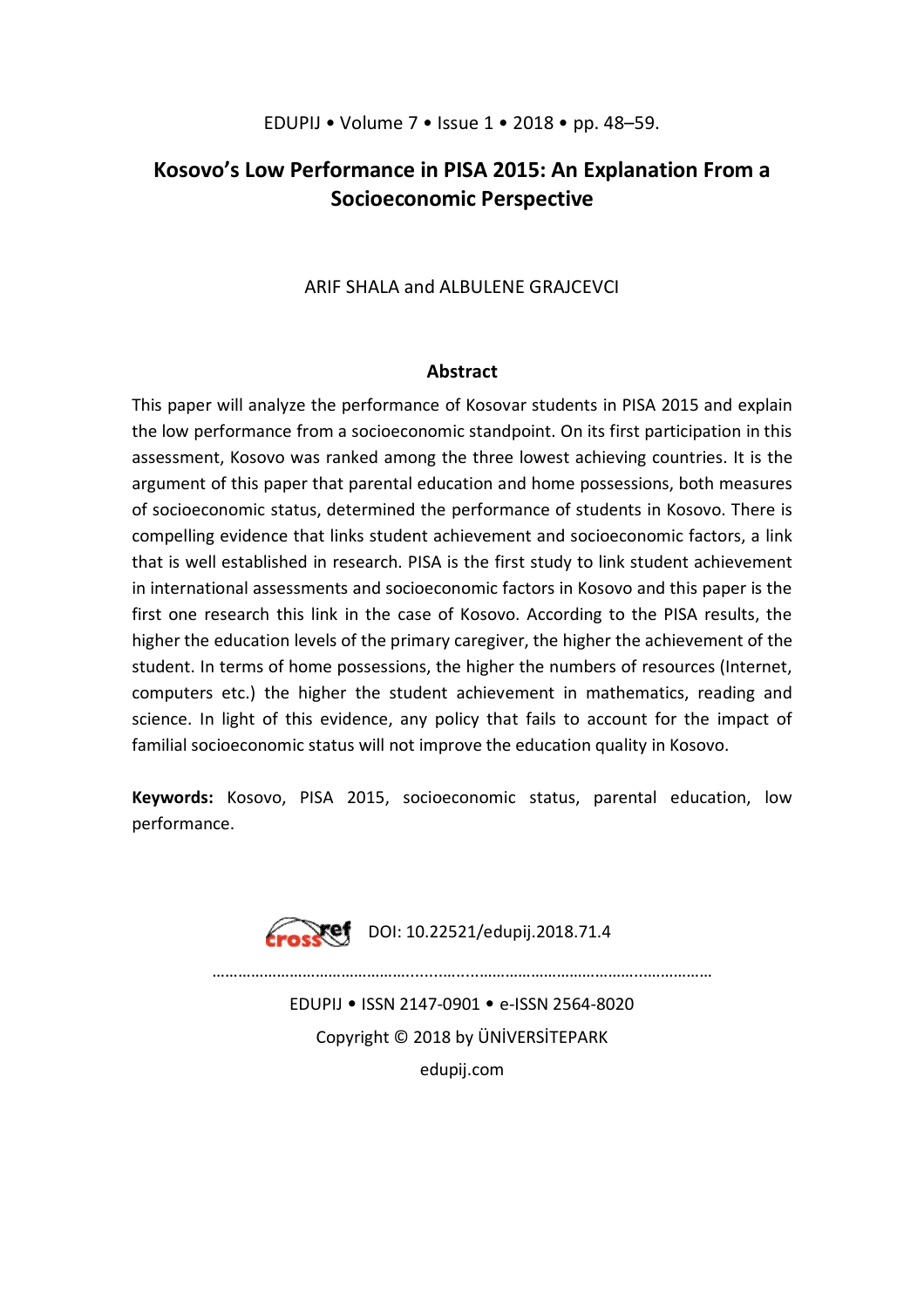#### **Introduction**

The Organization for Economic Cooperation and Development (OECD) employs the Programme for International Student Assessment (PISA) every three years, a project that tests levels of literacy in reading, mathematics and science in 15 year old students worldwide. PISA, as a form of assessment, has changed over the years in order to adjust its focus and items to the ever-altering economies of the new century. In other words, the first PISA test conducted in 2000 emphasized reading, PISA 2003 focused on math, and PISA 2006 emphasized science. PISA tests are unique compared to other international assessments because it has successfully separated itself from school curricula and has instead focused on skills and knowledge that are key to  $21<sup>st</sup>$  century economies, with the key domains being reading, mathematics and sciences (OECD, 2004) under the general understanding that education today is a mirror image of the economy tomorrow.

To that end, Kosovo followed the trend in terms of international assessments and specifically the importance given to PISA. Kosovo participated in PISA assessments in 2015 for the first time. While there were many reasons to participate in PISA, the country needed urgent feedback on the current standing of its education quality, as well as information on where it stands in relation to other countries in the region and the world. By contrast, the results published in December 2016 generated an immense shock since the country ranked as the third worst performing in the world. The country averages (362, 378, 347) are well below the OECD average (490, 493, 493). In comparison to other countries in the region Kosovar students were the weakest achievers. Importantly, OECD has anticipated the need of countries for feedback that goes beyond scores and as a result, along with achievement, the organization measures a wealth of variables and constructs that can be used to understand scores as well as draft appropriate intervention policies. To that end, the Kosovan government ought to realize that PISA is not only about the current quality of education systems, but also about gathering information on what is hindering the academic achievement of students. It is the argument of this paper that among all factors, socioeconomic status is the variable which fundamentally contributed to the low performance of students.

This paper argues that social inequalities have played an important role in the low performance of students. To that end, socioeconomic status (SES) exerts influence over domains such as development, health and education primarily due to the influence on cognition, educational outcomes and overall wellbeing (Bradley & Corwyn, 2002). Scholars make a persuasive argument when explaining that parents who have higher socioeconomic status are the ones who are able to support the learning needs of their children, both in terms of available home resources and financial support. To that end, these parents are more likely to provide an environment that fosters cognitive development and are also more likely to enroll children in prestigious schools (Schulz, 2005). In light of this evidence, the existence of low SES in families across Kosovo played a considerable role in student achievement. Evidently, the link between socioeconomic status and student achievement is well established in the literature. However, PISA is the first study to assess student achievement and socioeconomic status across Kosovo, and since these are the first data available it is of imperative importance to document the impact of familial socioeconomic status on student achievement in Kosovo. Finally, this paper is the first to draw attention to this topic in the hopes of addressing the literature gap in the case of Kosovo.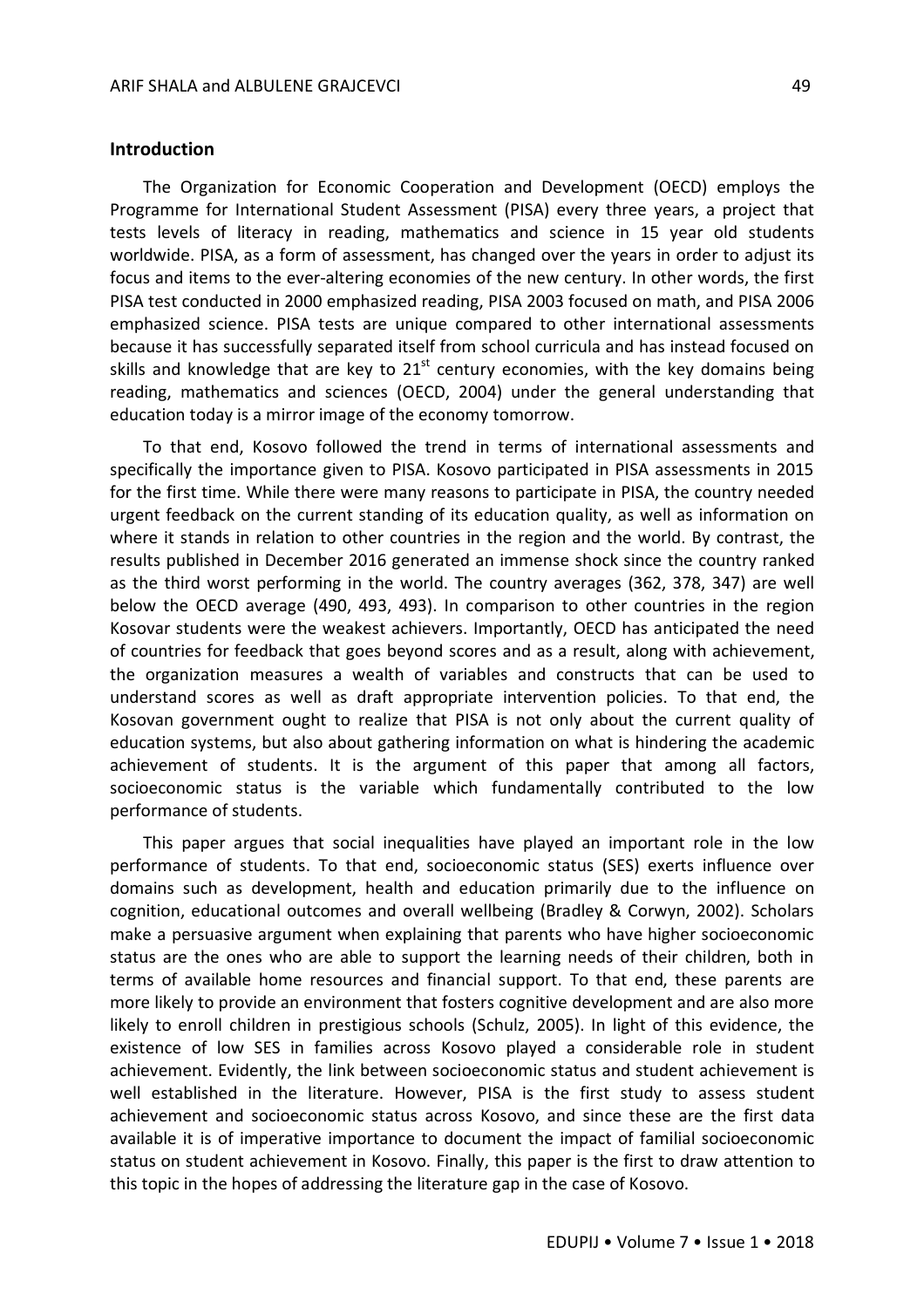#### *Introducing the Kosovo Education System*

Kosovo is a developing country located in the Balkans which established its independence in 2008 and with it began the consolidation of its education system. The problems faced by the country are similar to those faced by developing countries around the globe with its primary concern being investment in education. The World Bank (2015) reported that in 2012, the Kosovan government had assigned 4.1% of its GDP to education, which was significantly higher compared to what the country had designated in 2007, which was 3.3% of GDP. Regardless of this impressive increase, Kosovo still spends on average less on education compared to countries in Europe and Asia. In comparison to other Balkan countries, Kosovo invests more than Albania (3.3%) and the Former Yugoslav Republic of Macedonia (FYRoM) (3.5%), but less when compared to Serbia (4.7%) and Croatia (4.4%). Unfortunately, Kosovo spends less on its school pupils than all other countries in the region and countries that share the same level of income (World Bank, 2015).

Available data suggests that in the 2015/2016 academic year, 367,940 students were enrolled in Kosovan pre-university level education. Among these students, the majority of them, 258,464 students, were enrolled in primary and lower secondary schools. The second major group were 83,906 students attending upper secondary schools, followed by 21,655 students involved in pre-primary education (5-6 years). Finally, the smallest group were the students in pre-school levels, 3,915 (Republic of Kosovo, Ministry of Education, Science and Technology, 2016). Students are automatically enrolled in primary and lower secondary schools, but this is not the same for upper secondary schools which are attended by 84.7% of students, of whom half attend vocational schools (Republic of Kosovo, Ministry of Education, Science and Technology, 2016).

During recent decades Kosovo has undergone a painful processes in order to update its education system. Most of the financial burden of these initiatives was carried by donors and international partners aiming to support Kosovo in its quest to align its education platform to those common to Western Europe. The key drawback in these processes where tendencies to model interventions according to the donor countries and in many cases the willingness of the Kosovar governing structures to readily adopt good models without many modifications. The country has often been praised for the policies it has set in place, but the application of these policies has remained a challenge (Republic of Kosovo, Ministry of Education, Science and Technology, 2016). However, what the country has managed to reform include, but are not limited to, curriculum, school textbooks, and teacher professional development. These reforms were initiated and carried out simultaneously. Ultimately, the country was in need of an assessment of the current state of its education system which is why it participated in PISA. The shocking results raised the question of what resulted in such a low performance when the government had done a great deal to align teaching and learning in schools across Kosovo to what is being learned and taught across schools in Europe.

#### *Impact of Socioeconomic Status on Student Achievement*

The relationship between SES and educational achievement is a well-established fact in education research (Noel & de Broucker, 2001; OECD, 2004). Socioeconomic status influences inequalities in education since the low socioeconomic standing of the family will signal inequalities in terms of access to education resources. This link has a positive and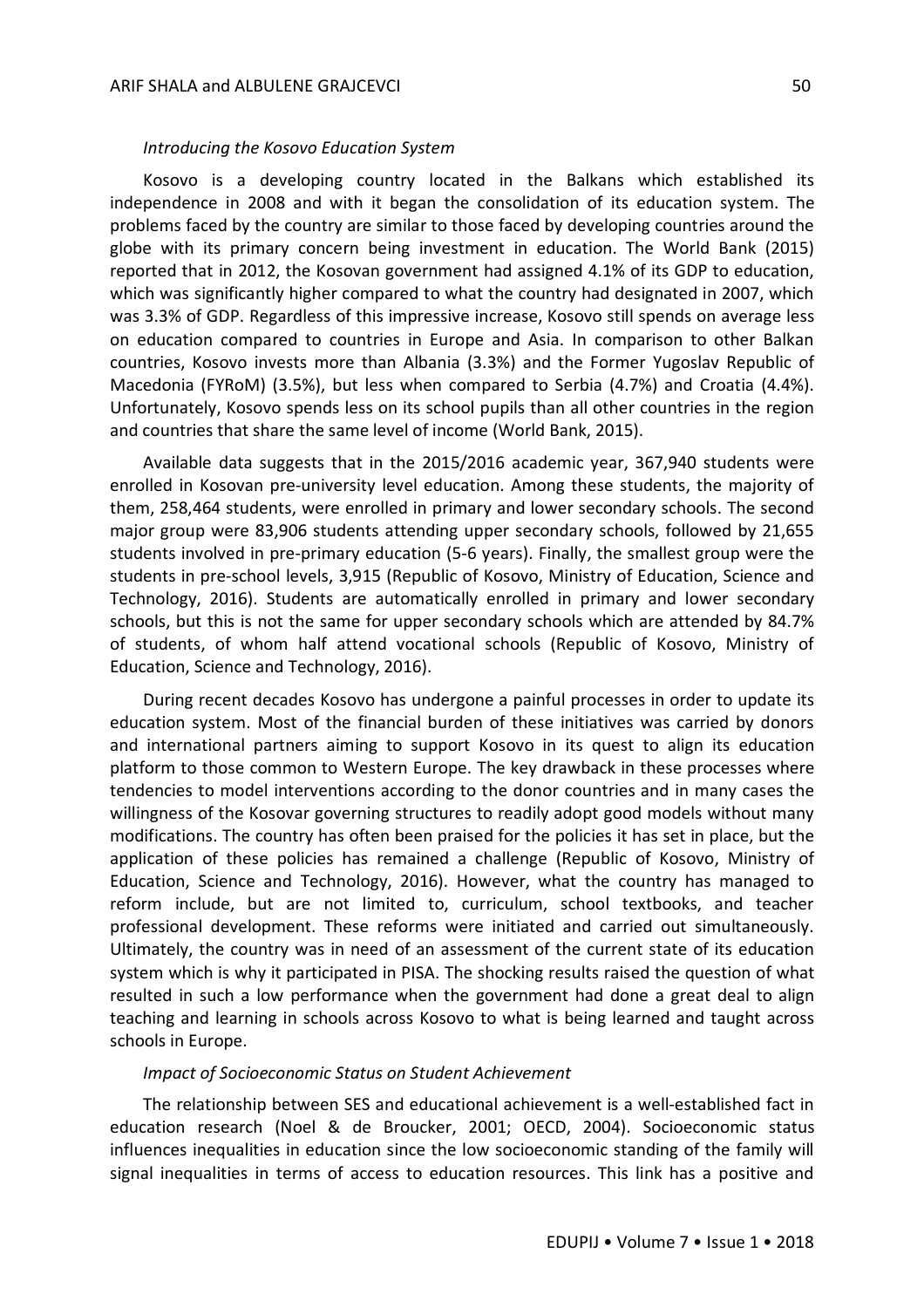strong correlation since findings report that students who have high socioeconomic standing are those with the highest academic achievements. Students who have high SES are those with the highest scores on standardized tests, completed secondary school and universities compared to students who come from low socioeconomic backgrounds (Sirin, 2005).

The current understanding in science is that the socioeconomic status of students is linked to educational achievement, regardless of what instruments are used to assess this achievement, whether local, national or international assessments. The consensus is that SES levels predict the achievement of students in a number of countries (Rumberger & Palardy, 2005; Sirin, 2005). Similarly, it is of equal importance to understand through which mechanisms SES influences school success. Evidence argues that familial SES influences the degree of development of a student's executive functioning—which refers to working memory, flexibility, attention, and planning—and cognitive skills, which are the mechanisms of how a student actually learns, remembers, solves problems and pays attention. Executive function (EF), as a construct, is a strong predictor of academic achievement (Ursache, Blair, & Raver, 2012). Studies have found that children of low SES perform on average worse compared to high SES children on tasks that require memory, flexibility, and planning abilities (Sarsour et al., 2011). Furthermore, there is evidence that students who report low familial socio-economic status are more likely to report lower levels of skills and abilities (Shala & Grajcevci, 2017). To summarize, the development of executive functioning depends on the socioeconomic status of the family.

In light of this evidence, children of low SES families such as those in Kosovo with limited resources, are unable to develop executive functioning to the desired level. Low performance in assessments can be attributed to this inequality. Secondly, there is ample support for the claim that socioeconomic factors influence the development of cognitive skills among children (Aber, Jones, & Cohen, 2000). To that end, research studies generally discover that parents invest in the development of cognitive skills in children by purchasing materials such as books and educational toys, while also fostering activities such as reading. Investment in materials and in activities results in the development of cognitive skills (Gershoff, Aber, Raver, & Lennon, 2007). Both activities may be evident in families which benefit from high SES, but the same activities cannot be completed by families who are low on socioeconomic resources. Deficits in cognition have also been reported to signal low socioeconomic status in families (Mackner, Black, & Starr, 2003).

This paper therefore suggests that the low socioeconomic status of families in Kosovo results in low cognitive skills. This situation has further hindered the academic achievement and performance in general of Kosovan school students, which manifests in poor international assessments such as PISA, to be specific. To that end it is the argument of this paper that familial socioeconomic status determines achievement in PISA tests by exerting control over the two factors responsible for learning, namely executive functioning and cognition. To summarize, education inequalities are evident between high SES families and low SES families which are not in the position to provide the environment to foster executive functioning and cognition, which is detrimental to future student academic achievement.

#### *Performance in PISA as Determined by Familial Socioeconomic Status*

This paper puts forward the view that socioeconomic factors—as a measure of inequalities between families—predict student achievement in international assessment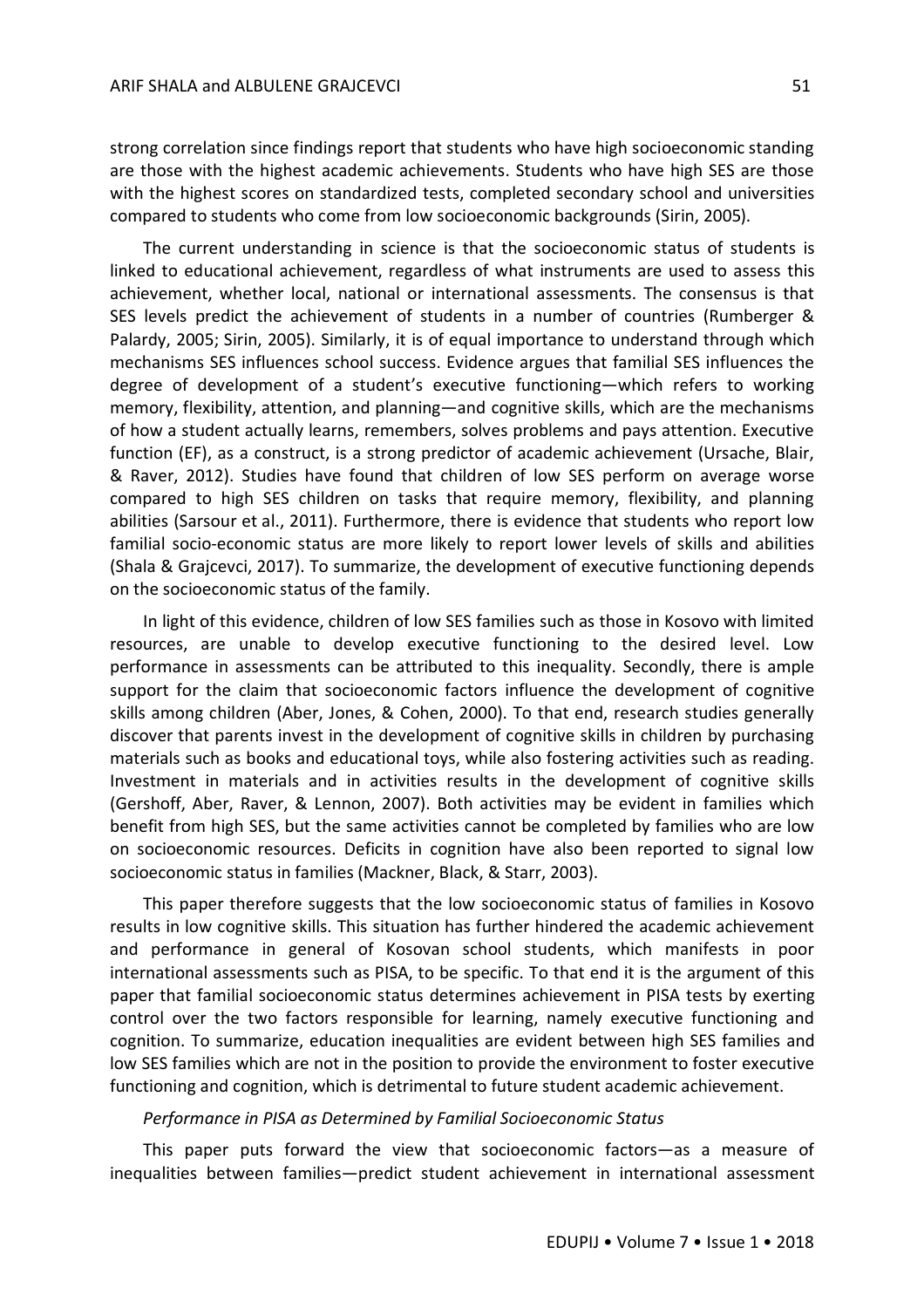tests. Socioeconomic status has been assessed through a number of different instruments (Sirin, 2005). One solution that is being employed is to assess family SES through the following three variables (i) parental education, (ii) parental occupation and (iii) household items. Researchers agree that a combination of these variables is a representation of the socioeconomic standing of a family (Schulz, 2005). Of all these factors, PISA 2015 assessed only parental education and household items for students in Kosovo, therefore these two variables are the measure of familial SES in Kosovo.

## *Parental Education and Student Achievement*

Parental education, as a measure of socioeconomic status, is linked to student achievement since the literature suggests that parents who have higher levels of education are more likely to have children who participate in higher education (Drolet, 2005; Knighton & Mirza, 2002). What is more, parents who are more educated are also more likely to raise levels of achievement motivation and aspiration in their children, along with providing them with a set of skills that are conducive to achievement (de Broucker & Underwood, 1998; Lareau & Weininger, 2003). Another key thing to remember is that parents who are a part of the middle class have more financial resources in which to invest in learning materials, tutors and other extracurricular activities, while they also have better contacts with education institutions, as well as with other higher status parents (Edgerton, Peter, & Roberts, 2008). Finally, studies also suggest that there are differences in the expectations that parents set for their child's achievement. These expectations are ultimately linked to the type of achievement goal adopted by the student (Grajcevci & Shala, 2017). Evidently a combination of these factors leads to distinguishable student achievement.

In relation to achievement in PISA tests the literature suggests that parental education levels impact performance in PISA tests across all European countries. For instance, students whose mothers only have a secondary school education score 20 points less across all domains, math, science and reading, compared to students whose mothers have completed vocational schooling. In the case when both parents have vocational training, their children score more than 40 points higher in the tests than their peers whose parents have high school levels of education (Ciccone & Garcia-Fontes, 2009).

To summarize, the PISA results for Kosovo support the existing literature. Specifically, student achievement increases with an increase in the mothers education, with differences of 45 points in mathematics, 44 points in reading and 37 points in science. The results for the fathers' education are a bit more confusing as students performed best when fathers completed only secondary school, with a difference of 68 points in mathematics, 81 reading and 51 points in science. This discrepancy can be attributed culturally in that childrearing responsibilities in Kosovo are largely left to the mothers, and Kosovar men have traditionally distanced themselves from childrearing responsibilities. Taking this traditional role into consideration, Kosovo follows the footsteps of other countries, in that the more educated the primary caregiver responsible for the children is, the higher the student achievement.

## *Home Possessions as a Measure of Familial SES and Student Achievement*

Home possessions are also a measure of familial socioeconomic status since family wealth is argued to be a better assessment of family resources compared to income (Bradley & Corwyn, 2002), and as a result of which household assets are used to measure the socioeconomic status of a family (Filmer & Pritchett, 1999). The current study, based on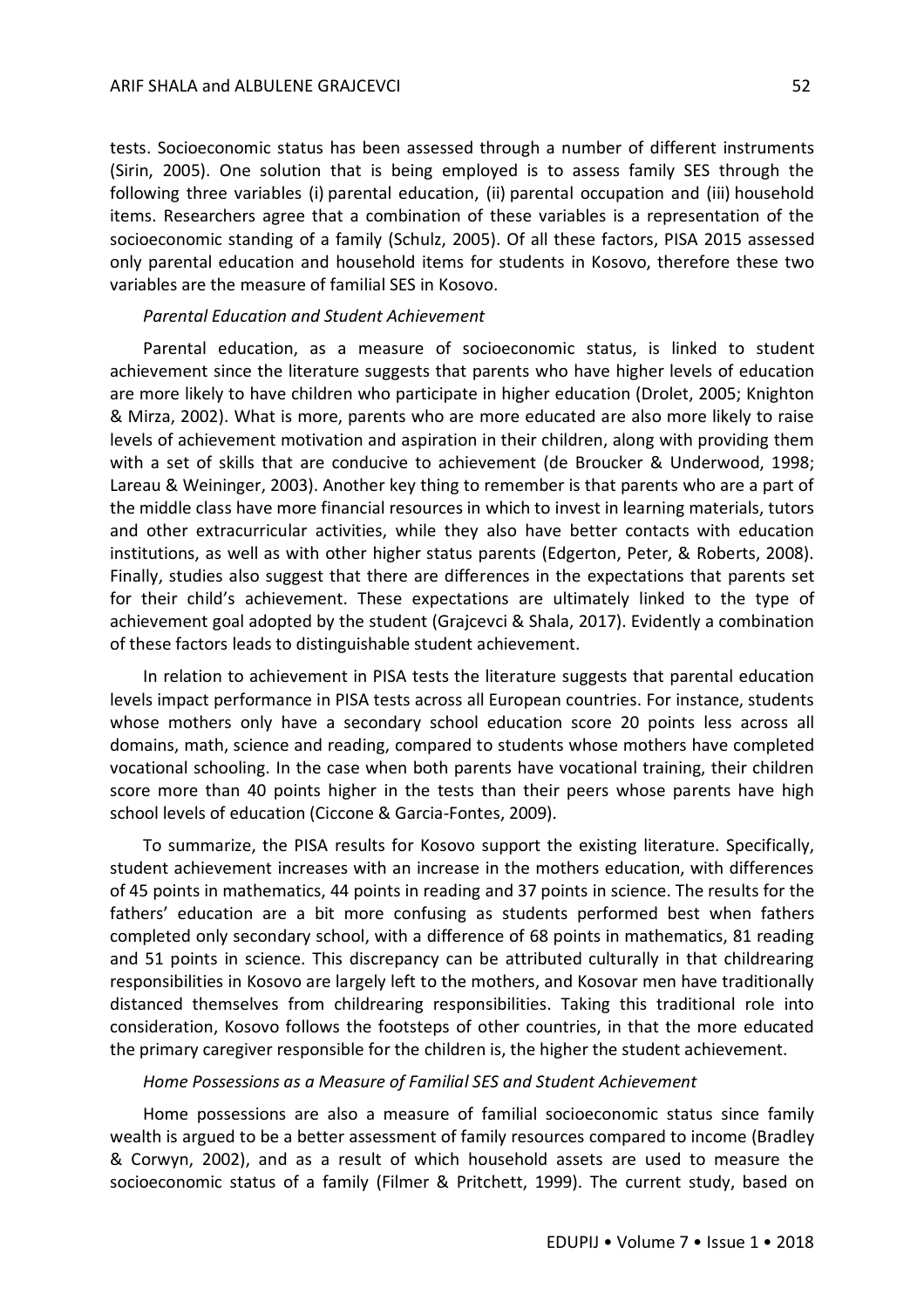OECD instruments, explores the influence of home possessions and characteristics such as having an own (bed)room, a quiet place to study, Internet connection at home, a computer, desk, textbooks, number of phones with Internet, and number of computers at home, all of which are variables influencing the socioeconomic standing of the family and thus student achievement in PISA tests.

Table 1 presents the PISA scores in mathematics according to home possessions which is a measure of family socioeconomic status. Students who did not have their own room performed lower (374) compared to those who had their own room (363). Students performed best when they had Internet connection at home (368), had a quiet place to study (365), had a desk (377) and had a computer (367). On the other hand, students performed much lower when they did not have Internet connection at home (325), did not have a quiet place to study (350), did not have a desk (335), or did not have a computer (344). It was unexpected to find that students performed lower when they had textbooks (364) and higher when did not have textbooks (369). As the literature suggests, students performed worse when they had no computer at home (332), and performance increased with the number of computers; one (362), two (375) and performed best when students had three or more computers at home (384). It was the same with access to cellphones at home, since students performed best with three or more cellphones at home (384) and the performance decreased according to the number of phones, namely two (361), one (335) and none (323).

|                                         |               | <b>Scores in Mathematics</b> |
|-----------------------------------------|---------------|------------------------------|
| Own Room                                | Yes           | 363                          |
|                                         | No            | 374                          |
| Internet                                | Yes           | 368                          |
|                                         | No            | 325                          |
| Quiet place to study                    | Yes           | 365                          |
|                                         | No            | 350                          |
| <b>Desk</b>                             | Yes           | 377                          |
|                                         | <b>No</b>     | 335                          |
|                                         | Yes           | 364                          |
| <b>Textbooks</b>                        | No            | 369                          |
|                                         | Yes           | 367                          |
| Computer possessions                    | <b>No</b>     | 344                          |
| Cellphones with Internet access at home | None          | 323                          |
|                                         | One           | 335                          |
|                                         | Two           | 361                          |
|                                         | Three or more | 384                          |
| How many computers at home              | None          | 332                          |
|                                         | One           | 362                          |
|                                         | Two           | 375                          |
|                                         | Three or more | 384                          |

| Table 1. Scores in mathematics according to home possessions |  |  |  |  |
|--------------------------------------------------------------|--|--|--|--|
|--------------------------------------------------------------|--|--|--|--|

The impact of home possessions in the reading scores of students were similar to those seen for mathematics. For instance, students performed lower when they had their own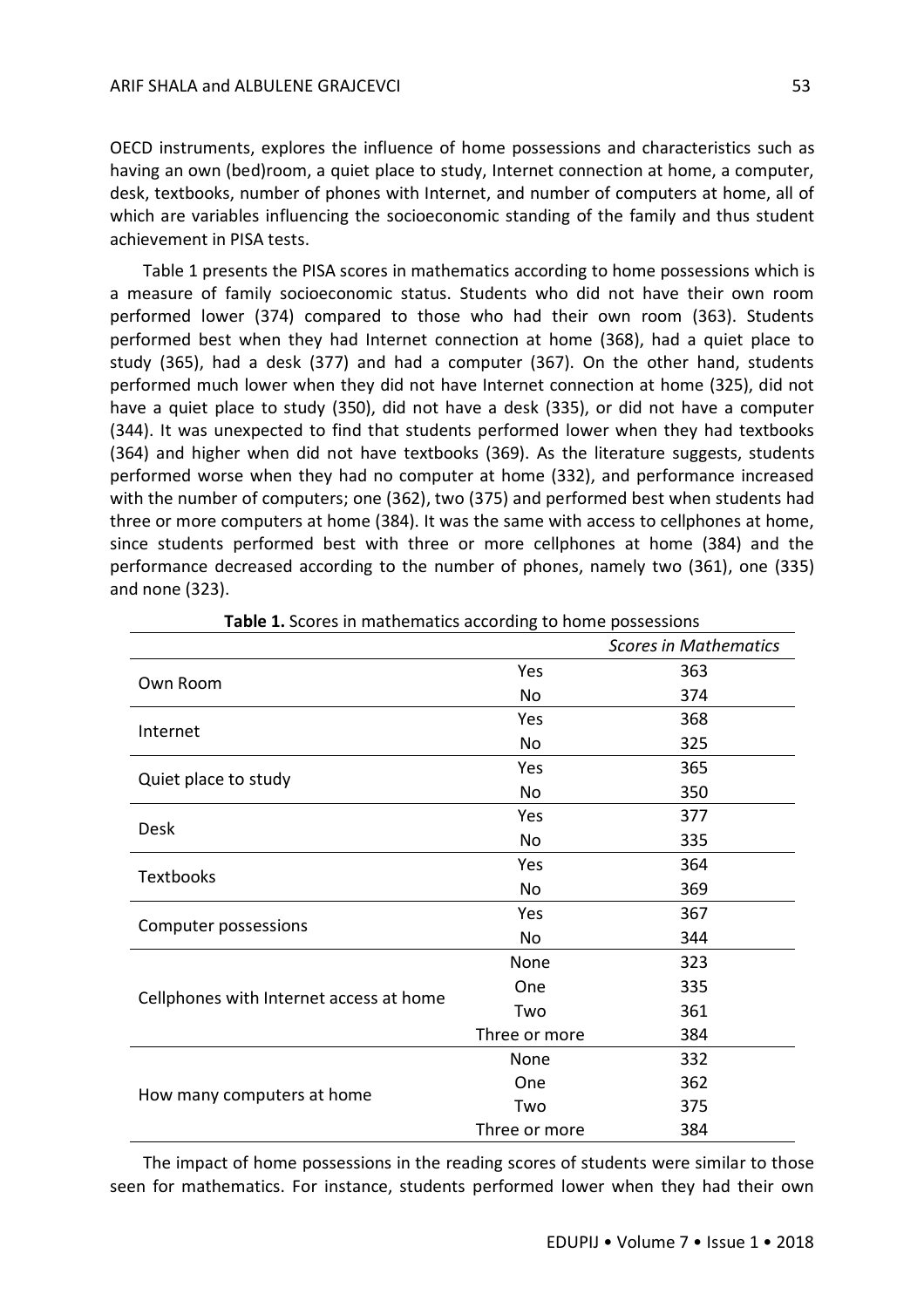rooms (349) and when they had textbooks (350), in comparison to students who did not have their own room (365) or had no textbooks (354) who performed higher in reading. Students performed higher where they had Internet connection at home (353), had a quiet place to study (351), had a desk (364) and possess a computer (353), compared to students who do not have Internet connection at home (317), had no quiet place to study (332), no desk (317), or no computers (328) who performed at a lower level. In terms of access to cellphones with Internet at home, the data suggests that the more cellphones the higher the achievement, since students who lived in homes with three or more cellphones performed the highest (368), followed by those who reported having two (352), or one (322), and finally those that had no cellphones with Internet at home who performed the worst (305). Finally, in terms of computers at home, students performed best when they had two computers (366), followed by those who reported having three or more computers (357). The worst performance was by students who had no computer at home (316), followed by those who had only one computer (348).

| <b>Table 2.</b> Scores in reading according to home possessions<br>Scores in Reading |               |     |
|--------------------------------------------------------------------------------------|---------------|-----|
|                                                                                      |               |     |
| Own Room                                                                             | Yes           | 349 |
|                                                                                      | No            | 365 |
| Internet                                                                             | Yes           | 353 |
|                                                                                      | No            | 317 |
| Quiet place to study                                                                 | Yes           | 351 |
|                                                                                      | No            | 332 |
| Desk                                                                                 | Yes           | 364 |
|                                                                                      | <b>No</b>     | 317 |
| <b>Textbooks</b>                                                                     | Yes           | 350 |
|                                                                                      | No            | 354 |
| Computer possessions                                                                 | Yes           | 353 |
|                                                                                      | No            | 328 |
| Cellphones with Internet access at<br>home                                           | None          | 305 |
|                                                                                      | One           | 322 |
|                                                                                      | Two           | 352 |
|                                                                                      | Three or more | 368 |
| How many computers at home                                                           | None          | 316 |
|                                                                                      | One           | 348 |
|                                                                                      | Two           | 366 |
|                                                                                      | Three or more | 357 |

| Table 2. Scores in reading according to home possessions |  |  |
|----------------------------------------------------------|--|--|
|----------------------------------------------------------|--|--|

Table 3 presents the PISA scores in science according to home possessions as a measure of family socioeconomic status. Students who do not have their own room performed lower (393) compared to those who had their own room (379). Students performed best when they had Internet connection at home (384), had a quiet place to study (382), had a desk (394) and had a computer (383), while they performed much lower when they did not have Internet connection at home (351), no quiet place to study (365), no desk (354), and no computer (363). It was unexpected to find that students performed lower when they had textbooks (382) and higher when did not have textbooks (371). As the literature suggests,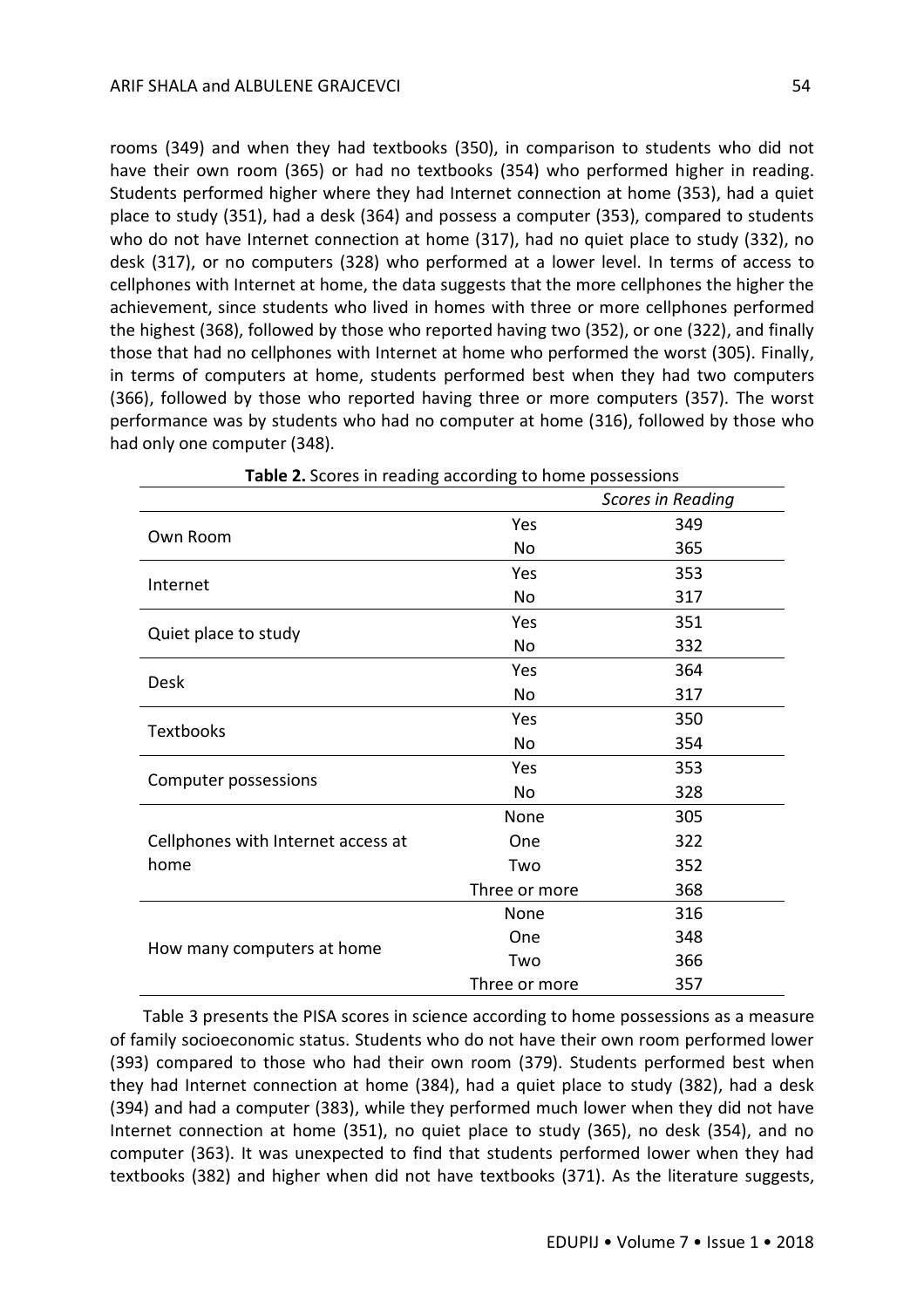students performed worse when they had no computers at home (353), and performance increased with the number of computers; one (378), two (393) and performed best when the students had three or more computers at home (392). It is the same with access to cellphones at home, since students performed best when there were three or more cellphones at home (395) and the performance decreased with the number of phones, namely two (380), one (360) and none (341).

|                                         |               | <b>Scores in Science</b> |
|-----------------------------------------|---------------|--------------------------|
|                                         | Yes           | 379                      |
| Own Room                                | No            | 393                      |
| Internet                                | Yes           | 384                      |
|                                         | No            | 351                      |
| Quiet place to study                    | Yes           | 382                      |
|                                         | <b>No</b>     | 365                      |
|                                         | Yes           | 392                      |
| <b>Desk</b>                             | No            | 354                      |
| <b>Textbooks</b>                        | Yes           | 371                      |
|                                         | No            | 382                      |
|                                         | Yes           | 383                      |
| Computer possessions                    | No            | 363                      |
|                                         | None          | 341                      |
| Cellphones with Internet access at home | One           | 360                      |
|                                         | Two           | 380                      |
|                                         | Three or more | 395                      |
| How many computers at home              | None          | 353                      |
|                                         | One           | 378                      |
|                                         | Two           | 393                      |
|                                         | Three or more | 392                      |

**Table 3.** Scores in science according to home possessions

PISA results indicated that students will achieve higher if they have more possessions at home. As family SES increases and students gain access to Internet at home, study desks, quiet places to study, three or more computers and cellphones with Internet at home they will achieve highest scores. By comparison, as familial SES decreases, so do the levels of achievement in science.

## **Conclusion**

Existing literature considered, researchers agree that the variable which explains differences in levels of educational achievement is the socioeconomic status of the family (Rutkowski & Rutkowski, 2013). Beginning with the work of Coleman (1968), who established that socioeconomic status and achievement are linked and that the latter is strongly determined by the first, the relationship has been researched thoroughly as a result of which differences in achievement are mostly attributed to differences in the socioeconomic standing of the family (Evans & Rosenbaum, 2008; Hattie, 2009; Sirin, 2005). In light of the existing evidence, UNESCO (2007) explains that in Central and Eastern Europe, socioeconomic status explains gaps in student achievement across regions and if such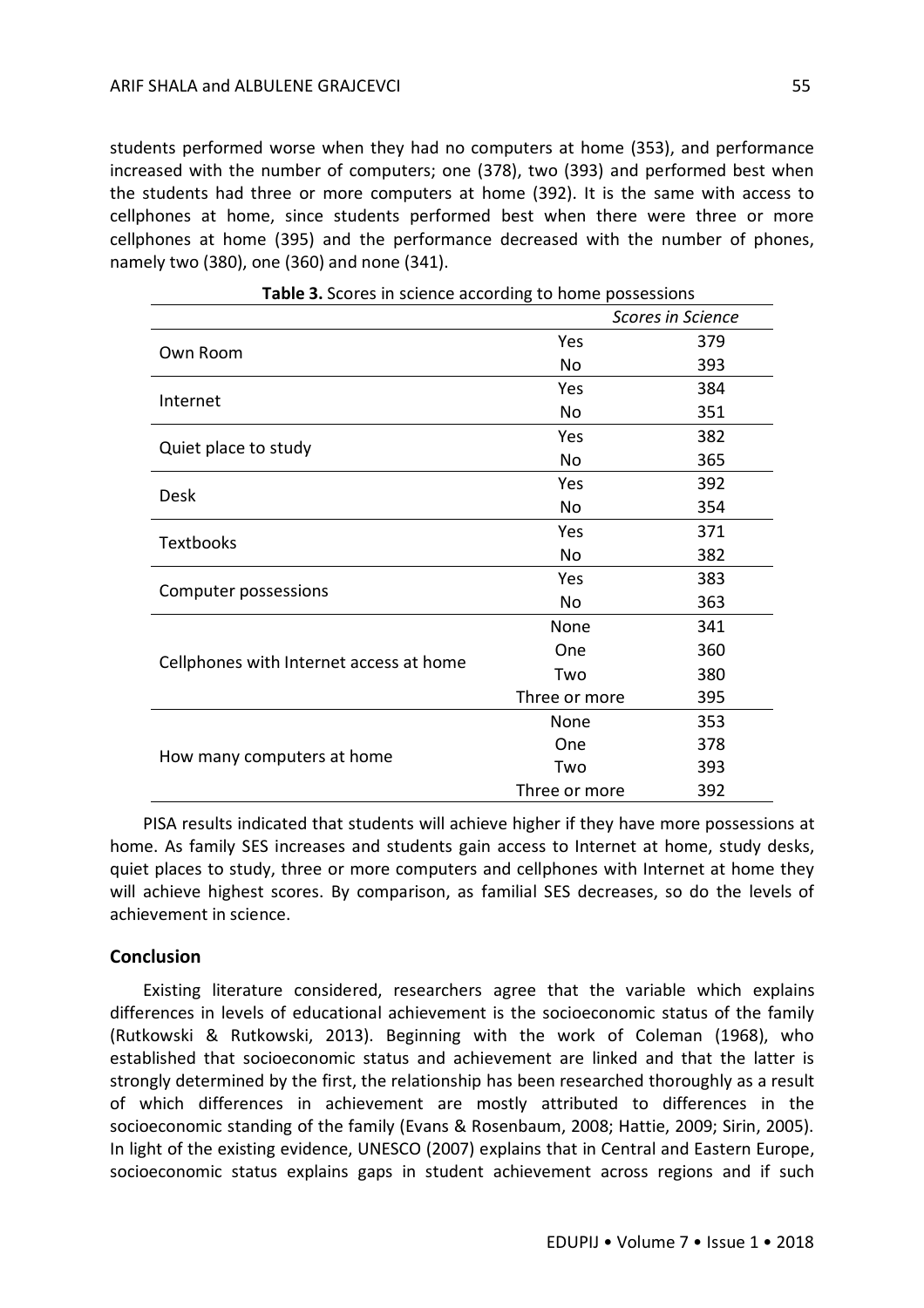socioeconomic differences were to vanish, countries would benefit from better economic outcomes (OECD, 2001, 2004, 2007, 2010) and better societies (UNESCO, 2007, 2010). The PISA results for Kosovo are in line with existing research in that the students achieved higher scores across all domains as the level of home possessions increased. Evidently the lowest performing categories are students who come from low socioeconomics standing.

The literature also links parental education to achievement and performance. Parents who are more educated tend to support learning in children by increasing motivation to learn as well as offer access to settings that place value on education and learning in general (Davis-Kean, 2005; Roksa & Potter, 2011). Data reveals that parental education explains 14% of the variance in scores of the reading tests in PISA 2009 (Rajchert, Zultak, & Smulczyk, 2014). Similar to existing evidence, students' performance in PISA in the case of Kosovo supports the understanding that parents who are educated will have the highest performing children.

It is the argument of this paper that the first step in improving education quality is to fight inequalities and in this regard socioeconomic status is of particular importance. Low achievement of Kosovar's students can be attributed to a great degree to low parental education and a lack of resources at home; both of which signal inequalities. Pisa 2006 results provided that the majority of disadvantaged students failed to reach the minimum proficiency levels. In light of this information, experts have been wondering why some students managed to perform well despite being from a disadvantaged group. Data suggests that one variable that is detrimental in this respect is the time spent in class. A review of PISA 2006 indicated that students who come from disadvantaged backgrounds spent less time studying in school compared to students who come from advantaged background. This suggests that schools may be a factor that can mitigate the negative effects of inequalities in socioeconomic status. To that end, experts have argued that schools should offer more chances for disadvantaged students to learn in class, thus increasing the number of hours spent in class. Similarly teachers should change their teaching methods in order to foster learning in these students (OECD, 2010) by accounting for what they are missing in parental support. With this information in mind, policymakers in Kosovo will be able to target education quality.

Currently Kosovo is in a state of shock and is still processing the negative feedback it received regarding the quality of its education system. Soon enough, the government will initiate reforms and interventions to address the low-level of student achievement as seen in the PISA exercise. To that end, reforms ought to consider these two factors which raise the issue of how to influence or mitigate the impact of parental education and socioeconomic status. All data considered, SES provides for a persuasive explanation to low performance, but even more, it provides a compelling argument as to why policymakers ought to place considerable attention to this variable. The literature suggests that this can be achieved by increasing the number of hours of these marginalized groups in schools, as well as to change teaching methods to better serve their needs. Above all, student achievement will increase once the government puts in place policies which mitigate the impact of low familial socioeconomic factors in student learning and achievement; the inequalities into which the students are born.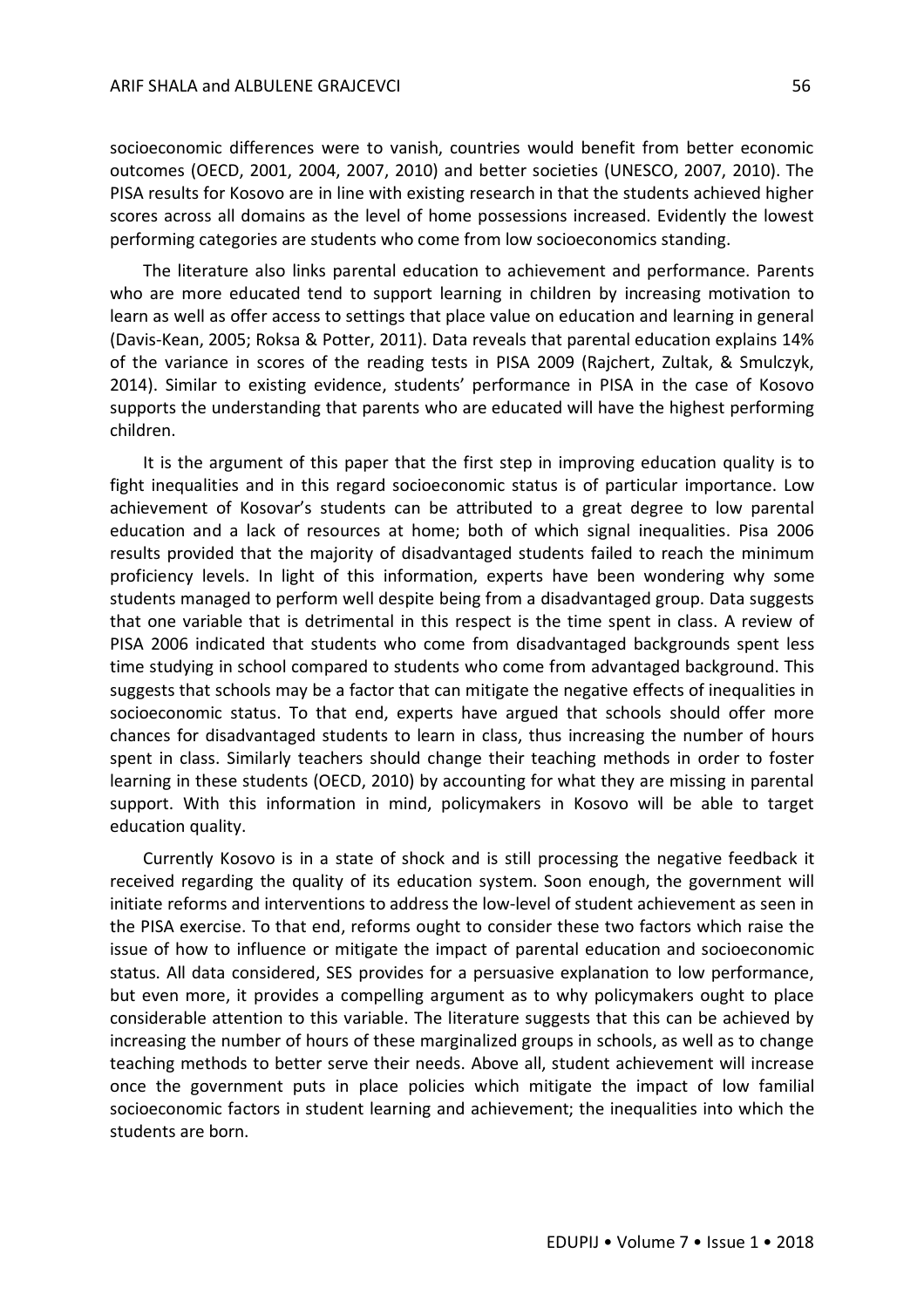## **Notes**

Corresponding author: ARIF SHALA

## **References**

- Aber, J. L., Jones, S. M., & Cohen, J. (2000). The impact of poverty on the mental health and development of very young children. In C. H. Zeanah, Jr. (Ed.), *Handbook of infant mental health* (2nd ed.) (pp. 113-128). New York: Guilford Press.
- Bradley, R. H., & Corwyn, R. F. (2002). Socioeconomic Status and Child Development. *Annual Review of Psychology, 53*, 371-399.
- Ciccone, A., & Garcia-Fontes, W. (2009). *The Quality of the Catalan and Spanish Education systems : A perspective from PISA.* IESE Business School, University of Navarra. Barcelona: Pearson. Retrieved from www.iese.edu/research/pdfs/DI-0810-E.pdf
- Coleman, J. S. (1968). The Concept of Equality of Educational Opportunity. *Harvard Educational Review, 38*(1), 7-22*.*
- Davis-Kean, P. (2005). The influence of parent education and family income on child achievement: The indirect role of parental expectations and the home environment. *Journal of Family Psychology, 19*(2), 294-304.
- de Broucker, P., & Underwood, K. (1998). Intergenerational education mobility: An international comparison with a focus on postsecondary education. *Education Quarterly Review*, *5*(2), 30-45.
- Drolet, M. (2005). *Participation in post-secondary education in Canada: Has the role of parental income and education changed over the 1990s?* Statistics Canada Catalogue No. 11F0019MIE - No. 243. Ottawa, ON: Statistics Canada. Available from http://www.statcan.ca/english/research/ 11F0019MIE/11F0019MIE2005243.pdf
- Edgerton, J., Peter, T., & Roberts, L. W. (2008). Back to the Basics: Socio-Economic, Gender, and Regional Disparities in Canada's Educational System. *Canadian Journal of Education, 31*(4), 861-888.
- Evans, G., & Rosenbaum, J. (2008) Self-regulation and the Income-achievement Gap, *Early Childhood Research Quarterly, 23*(4), 504-514. http://dx.doi.org/10.1016/j.ecresq.2008.07.002
- Filmer, D., & Pritchett, L. (1999). The effect of household wealth on educational attainment: evidence from 35 countries. *Population Development Review, 25*(1), 85-120.
- Gershoff, E. T., Aber, J. L., Raver, C. C., & Lennon, M. C. (2007). Income is not enough: Incorporating material hardship into models of income associations with parenting and child development. *Child Development, 78*(1), 70-95.
- Grajcevci, A. & Shala, A. (2017). Investigating the link between achievement goals, motivation and parent expectations in university students in Kosovo. Center for Educational Policy Studies Journal, 7(4), http://www.cepsj.si/pdfs/cepsj\_7\_4/pp\_147- 164.pdf
- Hattie, J. (2009). *Visible Learning*. London: Routledge.
- Hoff, E., Laursen, B., & Tardif, T. (2002). Socioeconomic status and parenting. In M. H. Bornstein (Ed.), *Handbook of Parenting Vol 2: Biology and Ecology of Parenting* (pp. 231-252). Mahwah, NJ: Lawrence.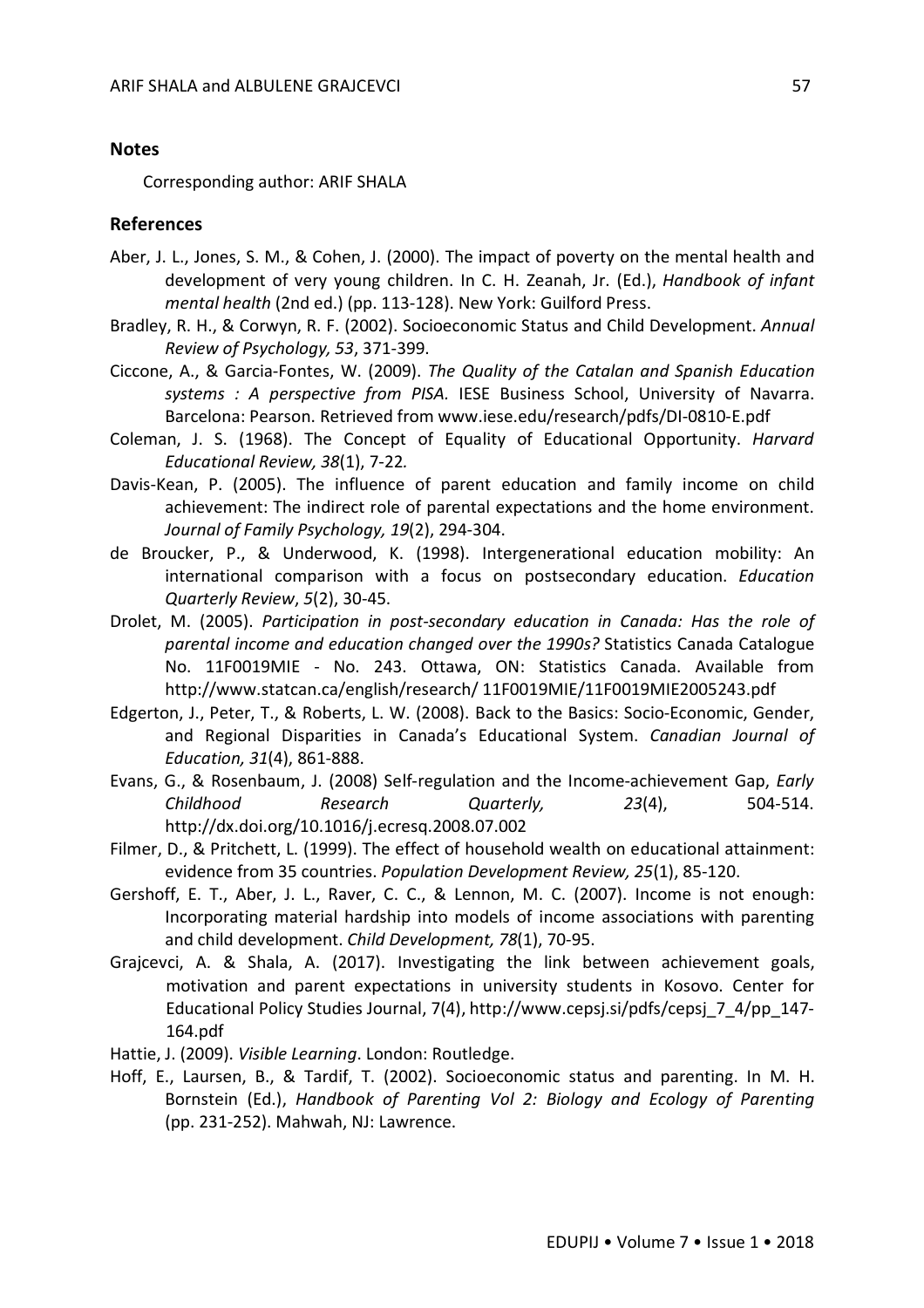- Knighton, T., & Mirza, S. (2002). Postsecondary participation: The effects of parents' education and household income. *Education Quarterly Review*, *8*(3), 25-32. Available from http://www.statcan.ca/ english/freepub/81-003-XIE/0030181-003-XIE.pdf
- Lareau, A., & Weininger, E. (2003). Cultural capital in educational research: A critical assessment. *Theory and Society*, *32*(5/6), 567-606.
- Mackner, L. M., Black, M. M., Starr, H. S., Jr. (2003). Cognitive development of children in poverty with failure to thrive: A prospective study through age 6. *Journal of Child Psychology and Psychiatry*, 44, pp. 743–751.
- Noel, S., & de Broucker, P. (2001). Intergenerational inequities: A comparative analysis of the influence of parents' educational background on length of schooling and literacy skills. In W. Hutmacher, D. Cochrane & N. Bottani (Eds.), *In pursuit of equity in education: Using international indicators to compare equity policies* (pp. 277-296)*.*  Dordrecht: Kluwer Academic.
- OECD. (2001). *Knowledge and Skills for Life: first results from PISA 2000*. Paris: OECD Publishing.
- OECD. (2004). *Learning for tomorrow's world: First results from PISA 2003*. Paris: OECD Publishing.
- OECD. (2007). *Understanding the Social Outcomes of Learning.* Paris: OECD Publishing.
- OECD. (2010). *PISA 2009 Results, vol. II: overcoming social background – equity in learning opportunities and outcomes*. Paris: OECD Publishing.
- Rajchert, J. M., Zultak, T., & Smulczyk, M. (2014). Predicting Reading Literacy and its Improvement in the Polish National Extension of the PISA Study: The Role of Intelligence, Trait- and State-Anxiety, Socio-Economic Status and School-Type. *Learning and Individual Differences, 33*, 1-11.
- Republic of Kosovo, Ministry of Education, Science and Technology. (2016). *Kosovo Education Strategic Plan 2017-2021.* Prishtina: Republic of Kosovo, Ministry of Education, Science and Technology. Retrieved from http://www.kryeministriks.net/repository/docs/KOSOVO\_EDUCATION\_STRATEGIC\_PLAN.pdf
- Roksa, J., & Potter, D. (2011). Parenting and academic achievement: Intergenerational transmission of educational advantage. *Sociology of Education, 84*(4), 299-321.
- Rumberger, R. W., & Palardy, G. J. (2005). Does segregation still matter? The impact of student composition on academic achievement in high school. *Teachers College Record, 107*(9), 1999-2045.
- Rutkowski, D., & Rutkowski, L. (2013). Measuring Socioeconomic Background in PISA: one size might not fit all. *Research in Comparative and International Education, 8*(3), 259- 278.
- Sarsour, K., Sheridan, M., Jutte, D., Nuru-Jeter, A., Hinsh, S., & Boyce, W. T. (2011). Family socioeconomic status and child executive functions: the roles of language, home environment, and single parenthood. *Journal of the International Neuropsychological Society, 17*(1), 120-132.
- Schulz, W. (2005, April). Measuring the socio-economic background of students and its effect on achievement in PISA 2000 and PISA 2003. Paper presented at the Annual Meeting of the American Educational Research Association, San Francisco, 7-11 April, 2005. Retrieved **from**

https://pdfs.semanticscholar.org/8556/ece8cd7efee893fc5510921e5cc81c08ff00.pdf